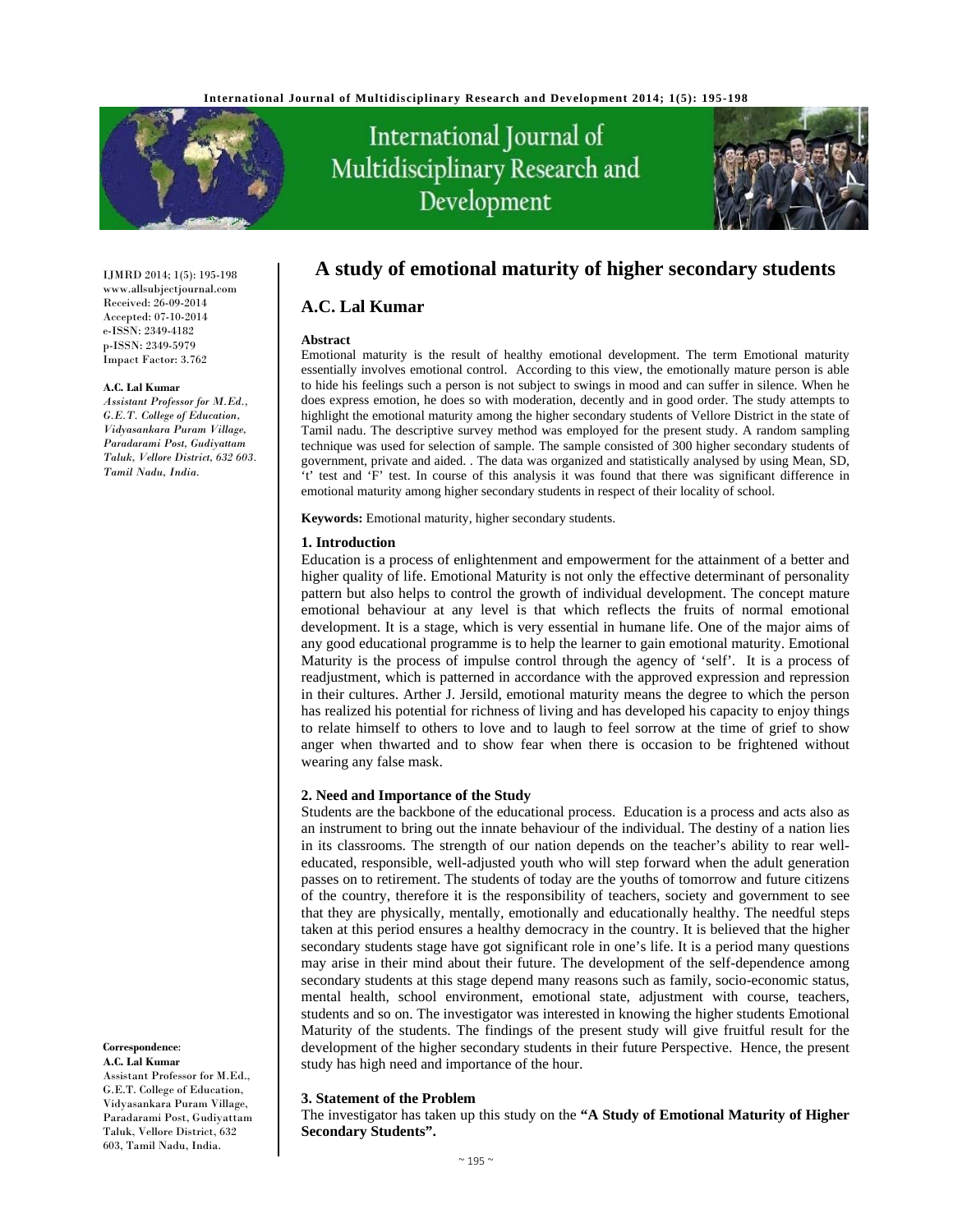#### **4. Objectives of the study**

- 1. To find out the difference between male and female towards higher secondary students with respect to their emotional maturity.
- 2. To find out the difference between rural and urban towards higher secondary students with respect to their emotional maturity.
- 3. To find out the difference between type of management towards higher secondary students with respect to their emotional maturity.
- 4. To find out the difference between educated and uneducated towards higher secondary students with respect to their emotional maturity.
- 5. To find out the difference between nuclear and joint towards higher secondary students with respect to their emotional maturity.
- 6. To find out the difference between birth order towards higher secondary students with respect to their emotional maturity.

#### **5. Hypotheses of the Study**

- 1. There is no significant difference on the emotional maturity of higher Secondary Students with respect to gender.
- 2. There is no significant difference on the emotional maturity of higher Secondary Students with respect to locality of school.
- 3. There is no significant difference on emotional maturity of higher Secondary Students with respect to type of management.
- 4. There is no Significance difference on emotional maturity of higher Secondary Students with respect to parental qualification.
- 5. There is no Significance difference on emotional maturity of higher Secondary Students with respect to nature of the family.
- 6. There is no Significance difference on emotional maturity of higher Secondary Students with respect to birth order.

# **6. Sample**

A stratified random sampling technique was adopted for the selection of samples. 300 higher secondary students was taken as sample for the study. The higher secondary students selected for this study is divided in to government, private and aided.

#### **7. Data Analysis and Interpretation**

The next steps in process o research, after the collection dates, are the organization, analysis and interpretation of data and formulation of conclusions and generalizations to get a meaningful picture out of the new information collected. The analysis and interpretation of data involve the objective material in the possession of the researcher and his subjective reactions and desires to be derived from the data. The total score of emotional maturity of higher secondary students was taken to find out the significance by each sub samples as well as total sample of the study. In the present study, the highest total score secured by a higher secondary students was 200 and lowest was 40.

| <b>Variables</b>       | <b>Categories</b> | N   | Percentage |
|------------------------|-------------------|-----|------------|
| Gender                 | Male              | 147 | 49.0       |
|                        | Female            | 153 | 51.0       |
|                        | Rural             | 150 | 50.0       |
| Locality of School     | Urban             | 150 | 50.0       |
|                        | Government        | 90  | 30.0       |
| Type of Management     | Private           | 110 | 36.6       |
|                        | Aided             | 100 | 33.3       |
|                        | Educated          | 161 | 53.6       |
| Parental Qualification | Uneducated        | 139 | 46.3       |
|                        | <b>Nuclear</b>    | 171 | 57.0       |
| Type of the family     | Joint             | 129 | 43.0       |
| <b>Birth Order</b>     | 1 <sup>st</sup>   | 110 | 36.6       |
|                        | 2 <sub>nd</sub>   | 110 | 36.6       |
|                        | 2rd               | 80  | 26.6       |

**Table 1:** Showing the composition of the sample selected for the study

#### **8. Differential Analysis**

**Hypothesis-1:** There is no significant difference on the

emotional maturity of higher Secondary Students with respect to gender

**Table 2:** "t" test value for the emotional maturity of higher secondary students on the basis of gender

| Gender | N   | <b>Mean</b> | <b>SD</b> | 't' Value | LS |
|--------|-----|-------------|-----------|-----------|----|
| Male   | 147 | 44.1        | רי        |           |    |
| Female | 153 |             | .65       | 0.65      | NS |

In the table 2, the t- value is found to be 0.65, and it is less than the table value of 1.96. Hence it is not significant. Here null hypothesis is accepted and research hypothesis is

rejected. To sum up male and female do not differ significantly in their emotional maturity of higher secondary students.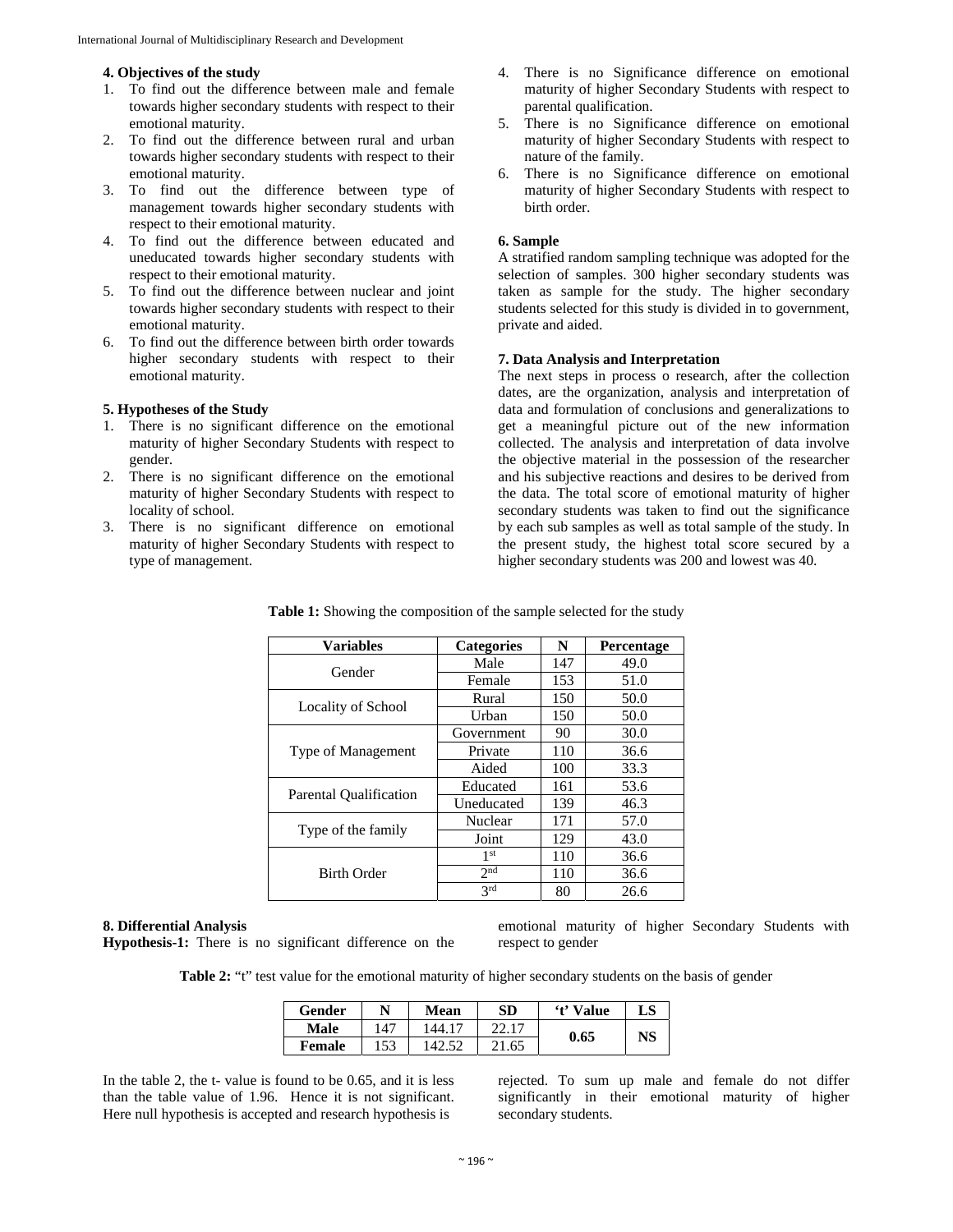**Hypothesis-2:** There is no significant difference on the emotional maturity of higher Secondary Students with respect to locality of school.

**Table 3:** "t" test value for the emotional maturity of higher secondary students on the basis of locality of school.

| <b>Locality of School</b> | N   | Mean   | SD.   | <i>'t'</i> Value | LS |
|---------------------------|-----|--------|-------|------------------|----|
| Rural                     | 150 | 140.19 | 22.47 |                  |    |
| Urban                     | 150 | 146.26 | 21.90 | 2.50             |    |

In the table 3, the t- value is found to be 2.50, and it is greater than the table value of 1.96. Hence it is significant. Here null hypothesis is rejected and research hypothesis is accepted. To sum up rural and urban differ significantly in

their emotional maturity of higher secondary students. **Hypothesis-3:** There is no significant difference on the emotional maturity of higher Secondary Students with respect to type of management.

**Table 4:** "F" test value for the emotional maturity of higher secondary students on the basis of type of management

| Group             | Sum of<br><b>Squares</b> | df  | Mean<br><b>Squares</b> | $\cdot_F$<br>Value | LS |
|-------------------|--------------------------|-----|------------------------|--------------------|----|
| Between<br>Groups | 859.593                  | っ   | 429.797                |                    |    |
| Within Groups     | 142362.737               | 297 | 479.336                | 0.89               | NS |
| Total             | 143222.330               | 299 |                        |                    |    |

In the table 4, the F- value is found to be 0.89, and it is less than the table value of 3.03. Hence it is not significant. Here null hypothesis is accepted and research hypothesis is rejected. To sum up government, private and aided do not differ significantly in their emotional maturity of higher secondary students.

**Hypothesis-4:** There is no significant difference on the emotional maturity of higher Secondary Students with respect to parental qualification

**Table 5:** "t" test value for the emotional maturity of higher secondary students on the basis of parental qualification

| <b>Parental</b><br><b>Oualification</b> |    | Mean | <b>SD</b> | 642<br>Value | LS |
|-----------------------------------------|----|------|-----------|--------------|----|
| <b>Educated</b>                         | 61 |      |           | 1.00         |    |
| <b>Uneducated</b>                       | 39 |      |           |              |    |

In the table 5, the t- value is found to be 1.00, and it is less than the table value of 1.96. Hence it is not significant. Here null hypothesis is accepted and research hypothesis is rejected. To sum up educated and uneducated do not differ significantly in their emotional maturity of higher secondary students.

**Hypothesis-5:** There is no significant difference on the emotional maturity of higher Secondary Students with respect to nature of the family

**Table 6:** "t" test value for the emotional maturity of higher secondary students on the basis of nature of the family

| <b>Nature of the family</b> | N   | <b>Mean</b> | <b>SD</b> | 't' Value | LS |
|-----------------------------|-----|-------------|-----------|-----------|----|
| <b>Nuclear</b>              |     |             |           |           | NS |
| Joint                       | 129 | 44.79       |           | 0.64      |    |

In the table 6, the t- value is found to be 0.64, and it is less than the table value of 1.96. Hence it is not significant. Here null hypothesis is accepted and research hypothesis is rejected. To sum up nuclear and joint do not differ significantly in their emotional maturity of higher secondary students.

**Hypothesis-6:** There is no significant difference on the emotional maturity of higher Secondary Students with respect to birth order.